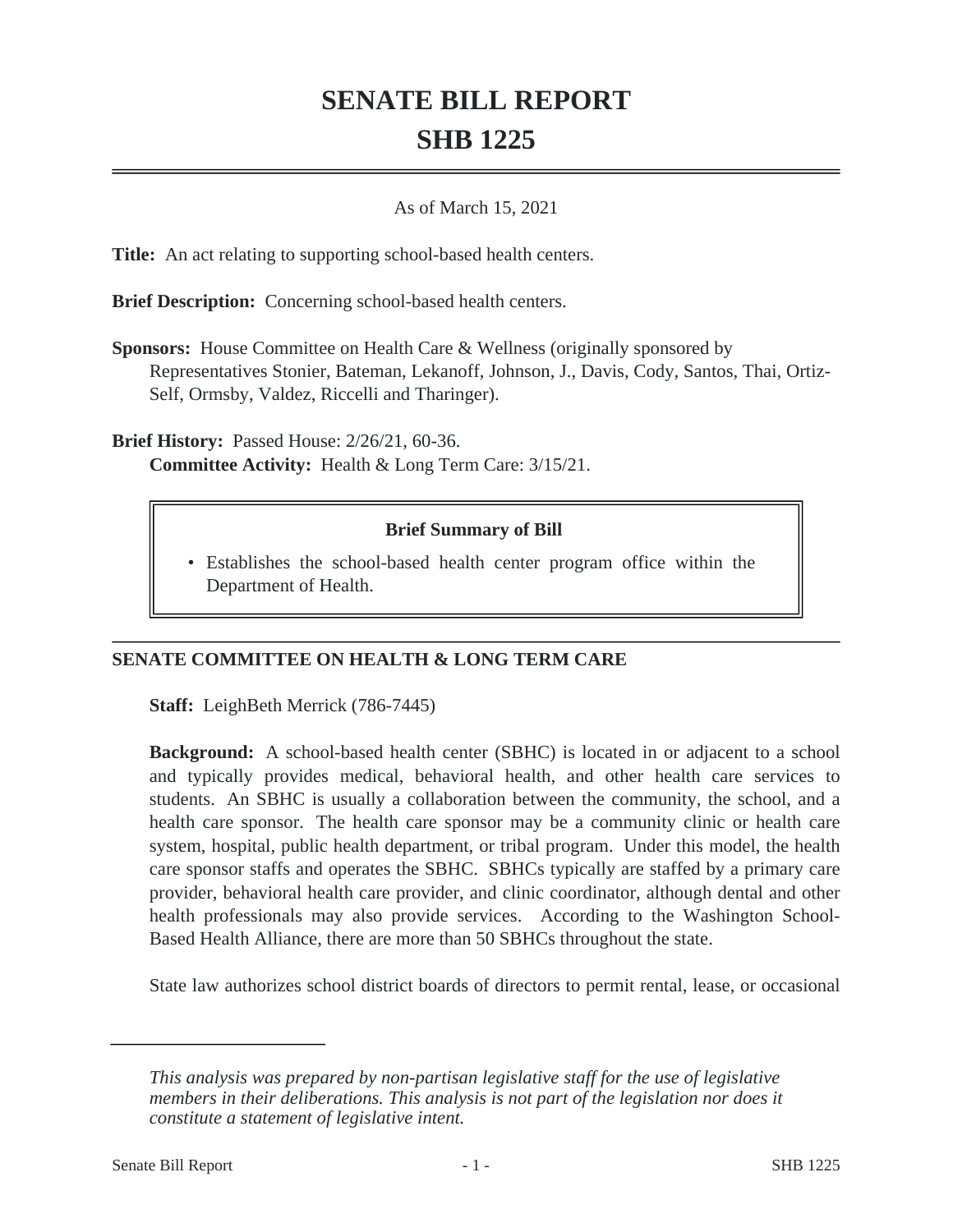use of surplus real property if certain requirements are met. In a 1989 Office of the Attorney General (AGO) opinion, the AGO concluded school districts may lease surplus school district property to public or private entities to operate adolescent health care clinics as long as the board of directors finds this is compatible with the district's other uses for its property, and the clinic is not operated or controlled by the school district.

**Summary of Bill:** The Department of Health must establish a SBHC program office. The objective of the program office is to expand and sustain the availability of SBHC services to K-12 public school students with a focus on historically underserved populations.

Subject to appropriations, the program office must:

- develop grant funding criteria and metrics for monitoring and evaluating grant recipients in partnership with a statewide nonprofit organization that provides training and technical assistance to SBHCs;
- award grant funding for SBHCs' planning, start-up costs, and ongoing operating costs;
- monitor and evaluate SBHCs that receive grant funding;
- partner with a statewide nonprofit organization to provide training and technical assistance to SBHCs; and
- coordinate with the statewide nonprofit organization, educational service districts, the Health Care Authority, hosting school districts, and the Office of the Insurance Commissioner to provide support to SBHCs.

SBHC is defined as a collaboration between the community, the school, and a sponsoring agency that operates the school-based health center, which is a student-focused health center located in or adjacent to a school that provides integrated medical, behavioral health, and other health care services such as dental care.

**Appropriation:** The bill contains a section or sections to limit implementation to the availability of amounts appropriated for that specific purpose.

**Fiscal Note:** Available.

**Creates Committee/Commission/Task Force that includes Legislative members:** No.

**Effective Date:** Ninety days after adjournment of session in which bill is passed.

**Staff Summary of Public Testimony:** PRO: This bill is product of a work group that identified barriers for communities to create and sustain SBHCs. SHBCs operate across the state have been in existence for over 30 years. There are over 55 SBHCs in the state. They provide youth and families with better access to health services. This bill passed with bipartisan support out of the house because of the SBHCs understand community partnerships are what is best and engage in community conversations about what makes most sense for that community. This bill will help provide funding for SBHCs during three